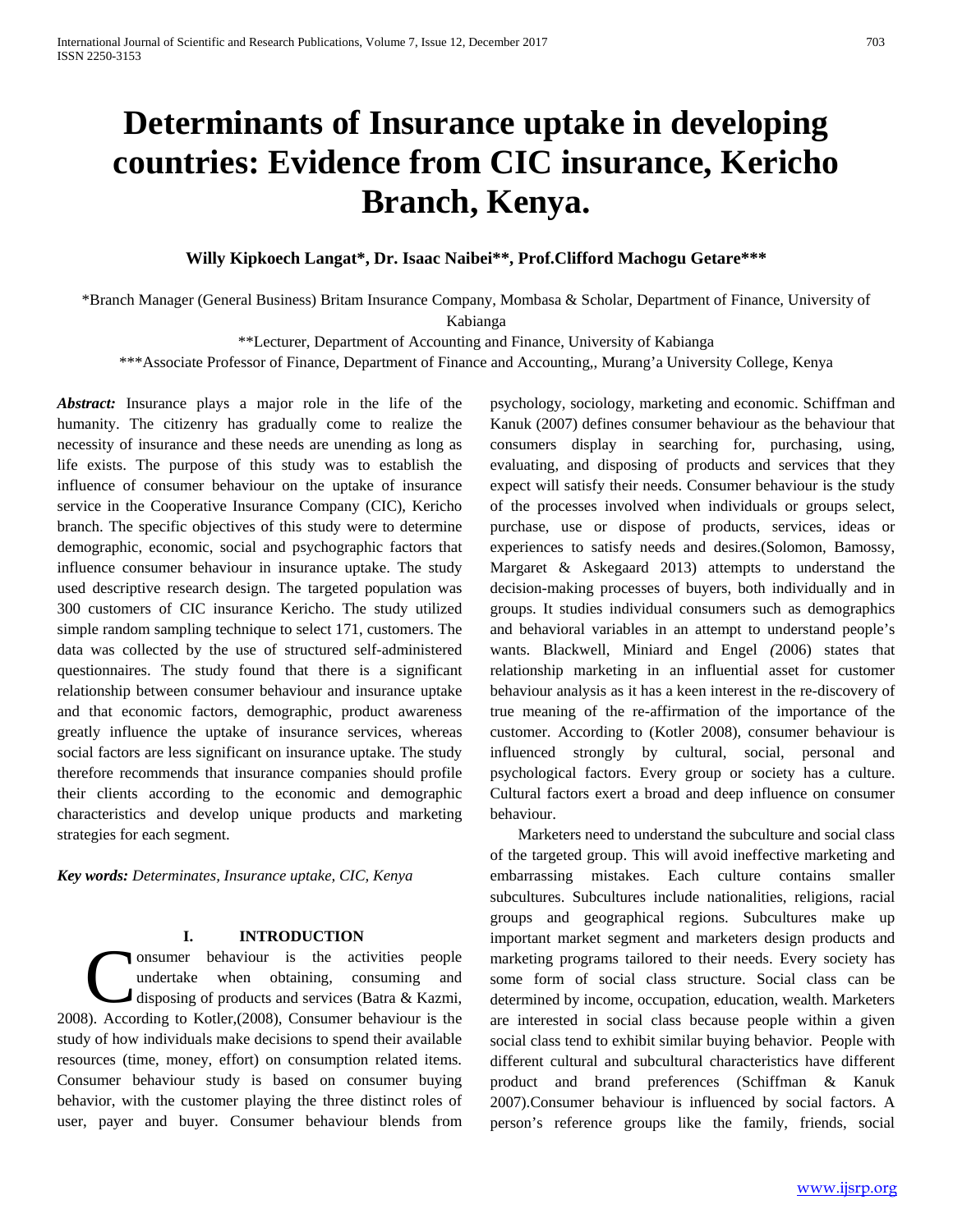networks, professional association strongly affect product and brand choice (Blackwell *et al* 2006). According to Solomon *et al*, (2013), People who are grouped within the same social class are approximately equal in terms of their social standing in the community. They work in roughly similar occupations, and they tend to have similar lifestyles by virtue of their income levels and common tastes. These people tend to socialize with one another and share many ideas and values regarding the way life should be lived. Some groups and individuals exert a greater influence than others and affect a broader range of consumption decisions. Personal factors including age and life- cycle stage, lifestyle, personality and self-concept influence consumer behaviour. People change the goods and services they buy over their lifetimes.

Marketers try to create products and services that will provide the desired benefits and permit the consumer to reduce this tension (Solomon *et al*, 2013). According to Kotler (2008), psychological factors such as motivation, perception, learning, and beliefs and attitudes affect consumer behavior. Each of these provides a different perspective for understanding the workings of the buyer's behavior. Insurance is a way of reducing uncertainty of occurrence of an event. It has assumed many functions; the basic purpose being to derive plans to counteract the financial consequences of unfavorable events. Insurance is the protection and security against unforeseen risks, whose two primary functions are to provide adequate coverage at a reasonable rate of premium and to pay losses promptly and fairly. While it does not stop the event from happening, it acts as a cover against the financial consequences of such risks (Ogutu, 2004). Insurance is a process of transferring risks from one individual called insured to another called the insurer. The insurer pays the insured financial losses incurred because of an occurrence of unexpected insurable event. For this service, the insured pays the insurer a premium. Insurance is the most superior method of handling risks. This is because it transfers risks to those with the financial ability and technical knowledge to handle them, Muriithi & Onuong'a (2011).

According to (Brainard, 2008), the importance of insurance in business, economic growth, and particularly in financial services sector cannot be overemphasized. The indemnification and risk pooling properties of insurance facilitate commercial transactions and the provision of credit by mitigating losses as well as the measurement and management of non-diversifiable risk more generally. According to (Narayanan 2010), insurance plays a major role in the life of the humanity. Slowly people started to realize the necessity of the insurance and these needs are unending as long as life exists. In fact insurance is not restricted for any category neither of the society nor in term of cast, ages or life styles. Also many people have a notion that Insurance is very good form of an investment, which is not right. The life insurance industry has become increasingly competitive

in recent years. Consumer behavior and satisfaction from insurance products depends upon various attributes like search, experience and credence factors. Life Insurance is a professional service which is characterized by high involvement of the consumers, due to the importance of tailoring specified need, the variability of the products available, the complexity involved in the policies and processes and ultimately the need to involve the consumer in every aspect of the transaction. All these characteristic features cause customers to seek long term relationships with their insurance agents, their service providers, in order to reduce risks and uncertainties. Potential consumer are driven to buy life insurance policy for one or more of three major reasons that is, security of money invested, saving for one or more specific purposes and the availability of tax benefits.

As at June 2012, the Kenyan economy had 45 licensed insurance companies, 24 transacting general insurance business, 14 transacting life insurance businesses, while 7 are composite insurers – transacting both life and general insurance business. Other members of the insurance industry as at June 2012 included 154 insurance brokers, 126 insurance investigators, 26 insurance surveyors, 20 loss adjusters, 23 medical insurance providers and 78 licensed motor assessors. Others are 2 licensed claims settling agents and 10 licensed risk managers (IRA, 2012). This makes the Kenyan insurance industry one of the largest among the 54 African countries .Masinga (2005) asserts that life assurance provides cover to an individual policy holder against ill health, disability, premature death, natural calamities and financial stability in old age. The penetration of life insurance among the Kenyan population is also low compared to other countries. Insurance in Kenya is known to have been in existence for over sixty years now with the first insurance companies believed to have been owned by British insurers during the colonial times. The industry is governed by the Insurance Act (1994) and regulated by the Insurance Regulatory Authority. The Insurance Regulatory Authority (IRA) was created by the Insurance (Amendment) Act of 2006 and came into operation on 1st May 2007.

In Kenya there were 46 licensed insurance companies at the end of 2010, 22 companies wrote non-life insurance business only, 9 wrote life insurance business only while 14 were composite (both life and non-life). There were 163 licensed insurance brokers, 23 medical insurance providers (MIPs) and 4223 insurance agents. Other licensed players included 120 investigators, 80 motor assessors, and 21 loss adjusters, 2 claims settling agents, 10 risk managers and 26 insurance surveyors. (AKI 2010). The penetration of insurance in Kenya is low compared to leading countries in Africa and Asia. According to a research report by SBO research for Association of Kenya Insurers (AKI) in May 2008, the Association was concerned with the low market penetration of insurance in Kenya and the poor public perception of insurance by the general public. The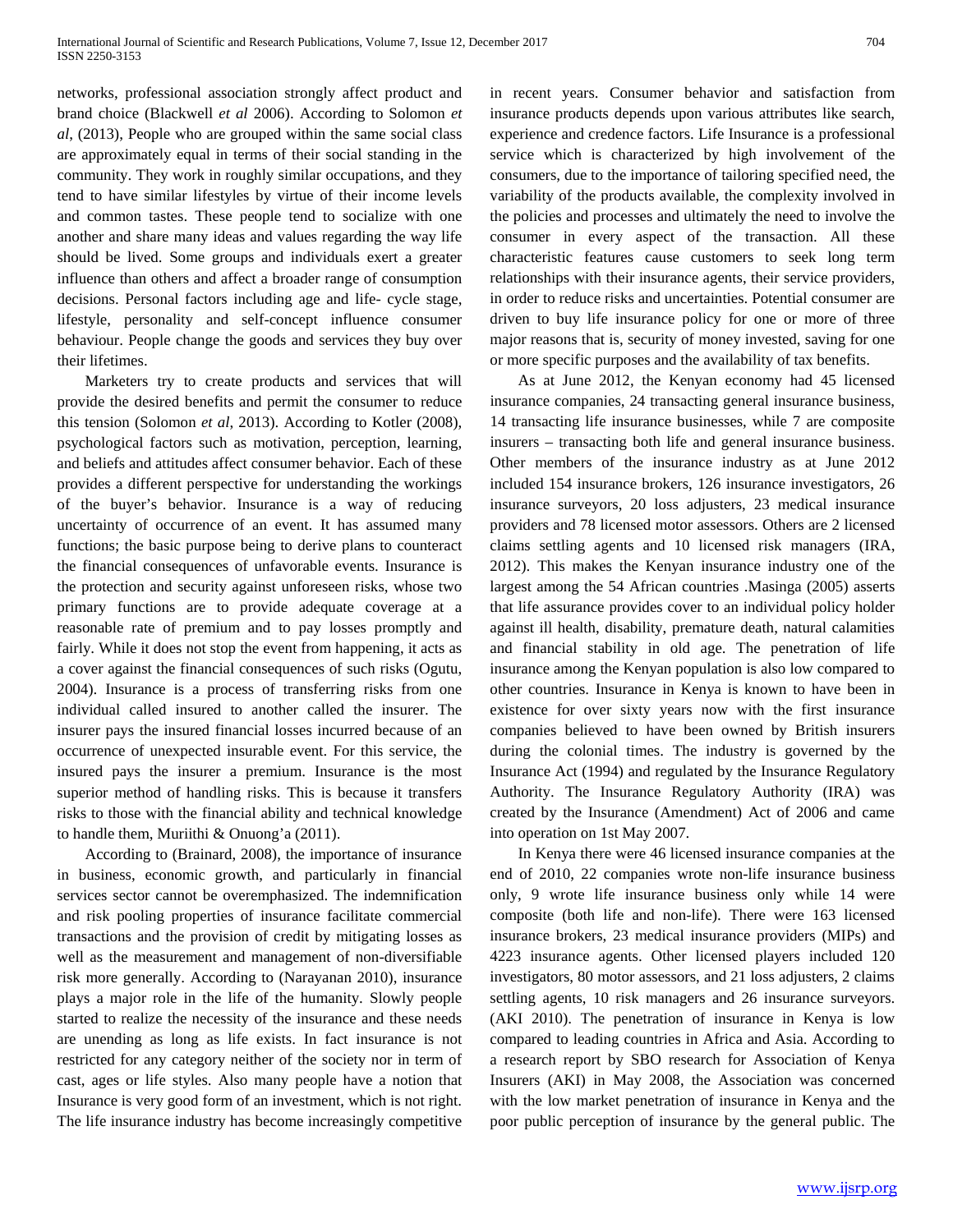research finding was that the low income and informal sector market has little access to formal financial services for the management of risks. The poor engage in various types of risk pooling and informal insurance schemes to mitigate risks. The penetration of the Kenyan insurance industry stands at 2.63% of the GDP in the year 2014. This is considered to be very low compared to other countries in Africa such as South Africa, which has a penetration of 9.94%. The penetration of insurance among the Kenyan population is also low as compared to other countries. A good example is Malaysia, which has an estimated 41% of the population covered by some form of life insurance in comparison to Kenya that has less than 1% of the population insured. (SBO,2010)

The performance of the insurance industry in Kenya seems to be poor yet the industry's importance of the insurance sector cannot be underrated (Etemesi 2004). This study therefore seeks to determine the effects of consumer behaviour in uptake of insurance service. CIC Insurance limited was started off in 1968 as an insurance agency. CIC insurance has transformed to be one of the leading insurance company in Kenya. CIC insurance is a composite insurance company as it writes all classes of business. According to Insurance Regulatory Authority (IRA) report released in September 2014, CIC Insurance limited is the second largest insurance company in Kenya by the market share and it's the leading micro insurance in Africa. CIC Insurance targets its market through the cooperative movement which is vibrant in Kenya. CIC Insurance limited has 27 branches across Kenya and it is also in Uganda, South Sudan and Malawi.

The insurance industry plays a critical role in the economy of many states globally as it provides financial solutions to many enterprises. Despite this critical role, there is a concern that the insurance uptake in Kenya is very low. Insurance penetration in Kenya is characterized with low penetration ratios below 1% and it is only in the year 2010 for the first time it recorded 1.05%. This compared to Taiwan at 14.5%, South Africa, 12%, Namibia, 5%, and the World, 3.2% is very low, Malaysia, 41% for the Life insurance. Whereas, the Economic uptake in Kenya has been growing, 2005(5.8%), 2006(6.4%), 2007(7%) the penetration ratio for life insurance during the period was 2005(0.78%), 2006(0.76%), 2007(0.83%), Motor insurance is the common product and has higher uptake than other products as it is compulsory Kenya. The uptake of Non- Life products is 3.5% of the Kenyan population as per the AKI reports of 2014, which is very low. Despite studies indicating that consumer behaviour plays a critical role in product and service uptake in AKI reports. However, there are no known studies in Kenya linking consumer behaviour and uptake of financial services in insurance sector. Therefore, there is limited knowledge inherent in the literature regarding factors affecting consumer behaviour specifically in the insurance industry in Kenya. Literature reveals several potential factors including demographic,

economic, social and psychographic factors. It is however not exactly known to which extent these factors influence the consumption of insurance services. Today's consumers face a growing range of choice in the products  $\&$  the services they can buy. A company needs to understand the influence of consumer behavior for long term success of their marketing programme. The company's goal is not only to get a customer, but more importantly the company should retain customers by understanding the behavior of consumers, thereby making relationships in the longer run. This study therefore was to establish the influence of consumer behaviour on insurance uptake in Kenya.

The study was conducted in CIC insurance, Kericho branch. CIC Insurance limited is the second largest insurance company in Kenya by the market share and it's the leading micro insurance in Africa. It is also one of the fastest growing financial service companies in East Africa. CIC Insurance limited is a composite company and it underwrites all classes of business thus it provides a good sampling frame. Kericho has many savings and credit cooperative societies (SACCOs) which are the main clientele of CIC Insurance. By targeting CIC Insurance the researcher would be able to capture more respondents who are consumers of Insurance services.

### **II. LITERATURE REVIEW**

According to Batra & Kazmi (2008), described consumer decision making process, buyers' black box and importance of consumer behaviour studies for marketers in order to understand what satisfy the ultimate consumer. The authors described vital characteristics of Indian consumer and competitive advantages in Indian context for the marketers. The consumer decision process, buying roles and consumer black box are discussed in detail. The various steps evolving consumer decision making are linked with the life stages. Young buyers, women and children considered as uprising consumers groups as a part of competitive market situations. Hawkins *et al*, (2007) identified various factors affecting consumer behaviour for buying such as demographic and social influences (family and household), group influence, and impact of advertising and internal influences (learning, perception, and attitude). The authors elucidated the topics such as types of consumer decisions, purchase involvement and product involvement. The book also emphasized on information search process and various ways for providing relevant information to the consumers are recommended in this study. The authors also emphasized on individual judgment and proposed that the ability of an individual to distinguish between similar stimuli is called sensory discrimination which could involve many variables related to individual preferences. Lazar & Schiffman (2007), suggested that, consumer behaviour as individual differs as from group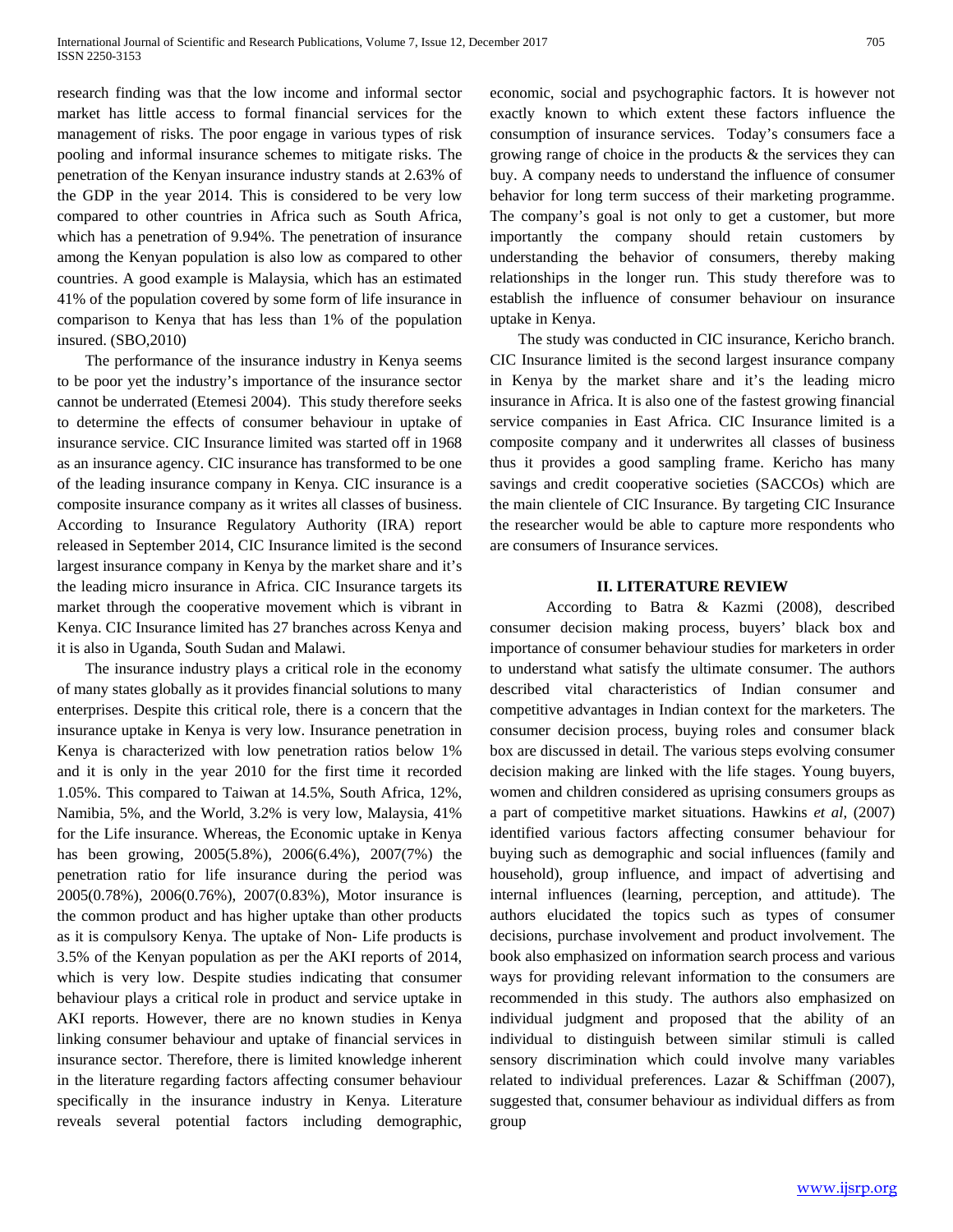Bitta & Della (2004), proposed that consumer behaviour studies play an important role in deciding marketing segments and marketing strategies. The authors recommended that consumer is often studied because certain discussions are significantly affected by their behaviour or expected actions. For this reason such consumer behaviour is said to be an applied discipline. Such applications can exist at two levels of analysis. Market segmentation, consumer decision making and buying behaviour is considered as core marketing activities in designing effective marketing strategies. The micro perspective involves understanding consumers for the purpose of helping a firm or organization to accomplish its objectives. On the other hand macro or societal perspective consumers collectively influence economic and social conditions within an entire society. The authors discussed factors affecting consumer behaviour at micro and macro level for making a purchase decision. Karunik & Schiffman(2006), highlights dynamic business environment is turbulent as never before and the service industry as promising as never before. In this era of intense competition companies understand the customer is the king in the market and success depends a lot on the efficiency of the managers in delivering the promised product or services. The responsibility lies on the organizations to develop a culture, ethics, responsibility, value and quality services should be offered to achieve higher level of customer satisfaction. Dynamic consumer behaviour is required to analyze various factors affecting consumer purchase decision directly or indirectly.

Zeithaml & Bitner (1993), highlights on various ingredients of services marketing such as consumer behaviour in services, services designs and standards, delivering and performing service and managing service promises. The book focused on various challenges and issues of service marketing, the GAPS model of service quality and customer defined service standards. The book discussed service quality models and service preference models in detail. The book also recommended uniformity in quality standards should be implemented. Indian Insurance A Profile by Narayanan (2010), highlighted features of Indian insurance markets, development of insurance sector in India, major players in insurance sector and insurance products offered to Indian policyholders. The book also provided detail of growth of life insurance and general insurance in India with appropriate statistics. Various phases of growth and development of insurance sector are presented in an efficient manner. The comparison of life insurance and General insurance is also provided in Indian and global context. The detail of LIC and private players is given in this book related to number of life insurance policies, growth in life insurance premium, life insurance density and number of agents in life insurance.

Bhole & Mahakud (2009), focused on Financial Institutions and Markets: Structure, Growth and Innovations, " the book elucidated IRDA policy reforms, Indian Financial System since 2002 and insurance sector reforms. The aggregate view of Indian insurance is presented is three developmental phases since 1818. Policy development, structure and various types of insurance plans are defined with evaluation process. The growth of financial services, financial sector reforms and role of regulators in financial reforms has been discussed in this book. The Boston Consulting Group recently conducted a study on consumer perceptions about insurance industry under its major brands entitled "Leveraging Consumer Insight in Insurance". The study was done in mid-2009 focused on four major markets France, Germany, Japan, and United States and was based on a survey of more than 1000 people in each market, along with in-depth workshops and interviews.

The consumer attitude towards insurance is the first step in tapping full potential of consumers in a marketplace. The second step was to segment consumers on the basis of their perceptions about insurance, rather just according to income, wealth, life stage etc. This segmentation should then be enriched with insight into purchasing and channel preferences. Life insurance and age has shown a significant relationship according to the some preliminary studies conducted in seventies and eighties. Baek and DeVaney (2005) found that the effect of age was positive and significant, but Chen *et al*. (2001) found a negative significant relationship between age and life insurance demand, whereas Gandolfi & Miners (1996) argued that age was not a significant factor in purchase of life insurance. Baek and DeVaney (2005) used Probit, Tobit and Heckman model to investigate the impact of bequest motives on savings based on the estimates of the demand for life insurance, using the 1975 Longitudinal Retirement History Survey data. The youngest respondent was 64 years old and the oldest respondent was 69 years old in the 1975 survey. The effect of age on life insurance holding was also examined in the models. The results of all three models showed that the probability of life insurance holdings fall with age. Baek and DeVaney (2005) pointed out that this negative relationship reflects dissaving behaviour of the respondents. Using the 1984 LIMRA data, Gandolfi & Miners (1996) found that age was negatively associated with the demand for life insurance for husbands, while the age variable was not significant in the model while studying life insurance demand for wives.

Baek & DeVaney (2005), agreed in their research that there is a positive relationship between education and life insurance demand. They recognized that those who have a better education will purchase more life insurance. This is due to the fact that households with greater education can expect their incomes to continue to increase at a faster rate and for a longer period of time. Baek & DeVaney (2005) further examined the effect of human capital, bequest motives and risk on term and cash value life insurance purchased by households by using 2001 survey of Consumer Finance Data. They explained this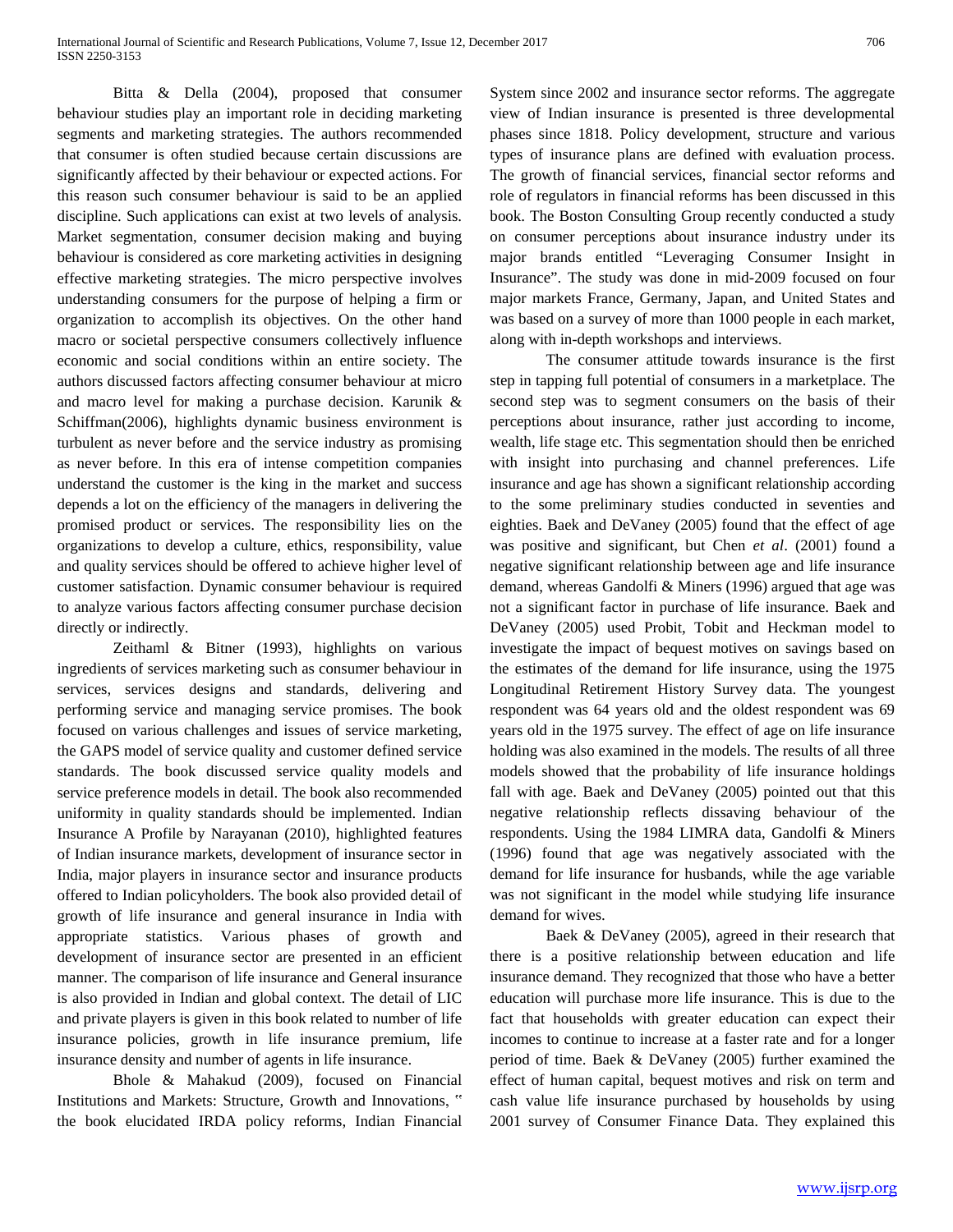positive relationship was due to a greater loss of human capital when the household head dies. Households with a head with greater education have potentially higher incomes. The death of such a household head will bring more financial loss to the family as compared with those with lower education. Hence, the purchase of life insurance for those with greater education increases as the value of the lost human capital increases. The authors explained that higher educated people may believe that inflation often decreases the cash value of life insurance from a savings standpoint and hence declines their need for life insurance. Family size and number of children were found to be significant explanatory variables for determining the demand for life insurance in many studies. Showers & Shotick (1994). In contrast, Anderson & Nevin (1975) obtained the result that there is no significant association between family size and the purchase of life insurance using the data of Consumer Decision Processes.

Previous studies have consistently concluded that, if household heads or husbands are employed, more life insurance will be purchased by individuals or households. Ferber & Lee (1999) developed a one period model of the amount of life insurance purchased by a married couple with data from the Wisconsin Assets and Income Survey. The dependent variable in this study was the face amount of life insurance held by the husband. The results showed that occupation of husband had a positive impact on the amount of life insurance purchased. Gandolfi & Miners (1996) found that the wife's employment status has a negative impact on the husband's life insurance ownership. They argued that full-time labor force participation by the wife reduces the husband's life insurance demand. (Gandolfi & Miners,1996). The analysis of Baek & DeVaney (2005) indicated that labor force participation by the wife enhanced the purchase of both cash value and term life insurance of the household. Limited researches have examined the influence of health status and life expectancy on the life insurance purchase. Zhu (2007) studied an individual's choices on the purchase of life insurance and the purchase of stocks using one-period and two-period models. Zhu argued that when an individual decided the purchase of life insurance and stocks would consider his personal circumstances, such as wealth, future income, health status and survival probability, attitudes toward risk and bequest. Zhu found that an increased probability of surviving encouraged the individual to hold more life insurance. (Zhu, 2007) Similarly, Baek & DeVaney (2005) showed that a household with a healthy head spends more on life insurance expenditures (Baek & DeVaney, 2005) said that his product makes good sense, particularly when the protection is purchased against potential losses so large as to be catastrophic, such as total destruction of one's home, a large accident liability judgment, or death of primary family breadwinner. However, it has long been recognized that this sensible product is difficult to

sell. There are many papers and research studies that imply that behavioral patterns, purchasing motives and consumption of certain products and services differ significantly in relation to social class affiliation. Jha (1999) commented that improvement in life span and advancement in medical science had changed the customers" needs for insurance products worldwide. The focus of the insurers in matured market of the west had shifted to pension, health care and protection products.

Marital status has also been found to strongly affect both household and individual life insurance demand in previous studies (Hammond *et al*, 1967; Mantis & Farmer, 1968). Mantis & Farmer (1968) were among the first to examine how marital status influences life insurance demand of households. Multiple linear regression analysis was used on data obtained from the Life Insurance Fact Book (1929-1964). Premium expenditures were used as the dependent variable to see if there was an association with six demographic independent variables. They expected that married men would spend more money on life insurance than single men. But the analysis showed a negative association between marriage and life insurance premium expenditures. Gupta & Mayur (2004) conducted a study on the topic Social Health Insurance Development (India Country Assessment Report). According to a research report submitted to Institute of Economic Growth, Delhi, India by Gupta, Mayur, despite a government policy on health, the health sector is currently changing shape mostly due to market forces. In this set up, change for greater health coverage takes on a more urgent tone and policymakers need to act now, rather than later, to prevent the high costs of inaction and letting the objective of "Health for All" even more difficult to attain. The health system in India is ripe for moving towards "Coverage for All" system, which would take care of the "Health for All" objective to a great extent. First of all, it has to be understood that mere lip service is not going to make "Health for All" happen. There has been a tendency to not think beyond the current set up, which admittedly is a good one for a minority of our population. The need of the hour is for the same minority, who are often in the helms of policymaking, to understand that serious changes need to be made to the system if one wants to fulfill the basic objectives outlined in the health policy. While any change is difficult, the one that involves more than one department and organization is admittedly more so. It is, however, entirely possible to bring about these changes over the next several years, if a beginning is made now. (Gupta & Mayur, 2004) ;Hasanbanu & Nagajyothi, (2007) concluded that there is significant relationship between age, educational qualification, gender, occupation and income of respondents and their level of investment with taking LIC policies and further concluded that there is no significant relation between marital-status, family type and family size and their level of investment with taking LIC policies.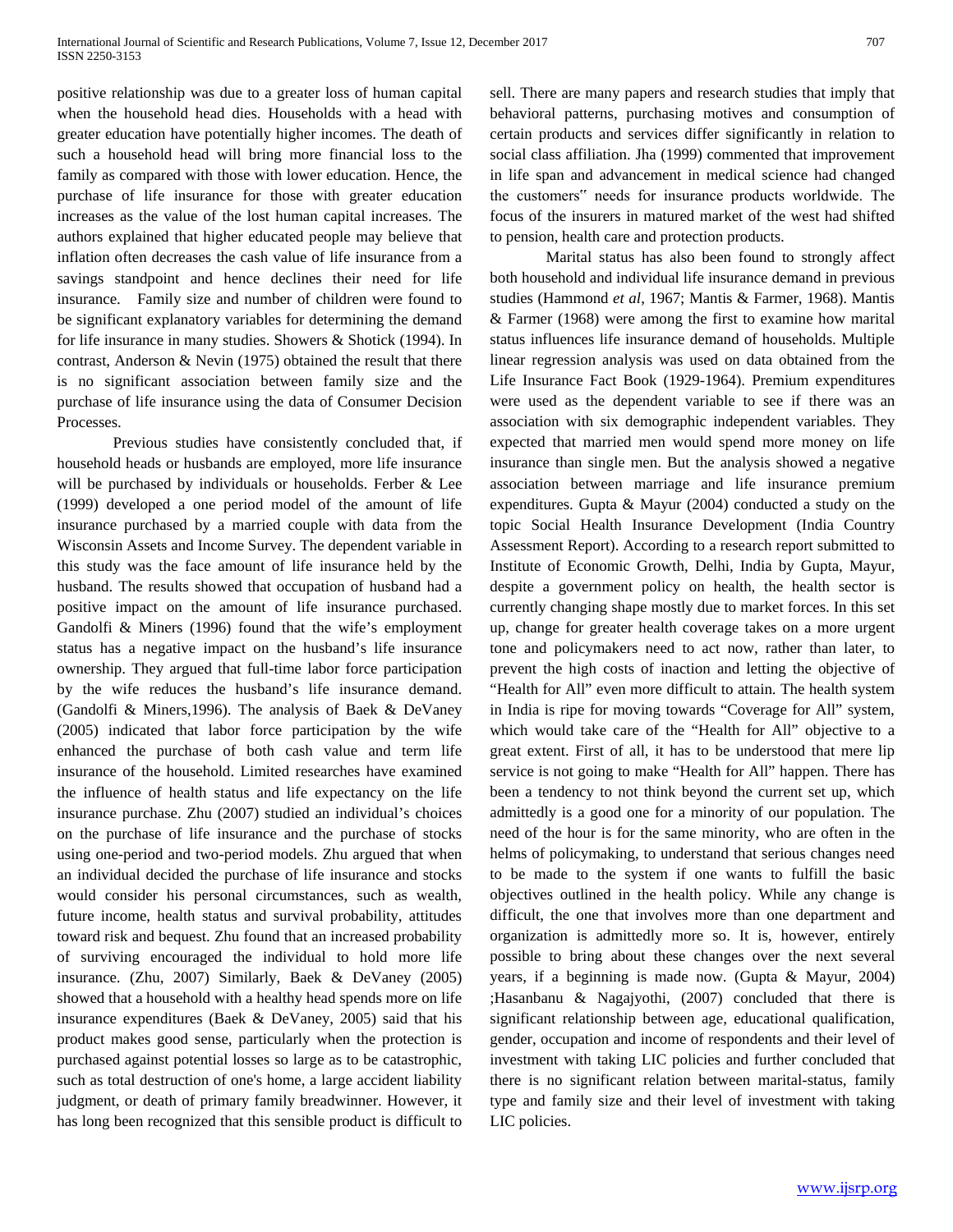Income is commonly found to be positively related to the demand for life insurance, holding other factors constant. The effect of current income on life insurance demand is examined in Showers & Shotick (1994). It also used Tobit analysis to analyze the effect of household characteristics on the demand for total life insurance with data from the Consumer Expenditure Survey in 1987. The dependent variable used was premium expenditures on life insurance products. They assumed that life insurance was a normal good. The Tobit analysis indicated that a positive relationship existed between income and expenditures on life insurance premiums. They explained that as income increased the household has a motive to buy more life insurance policies because life insurance is bought as a function of the income replacement needed, in the event of an unexpected death of the major wage earner. There are inconsistent conclusions in previous researches regarding the effects of net worth or wealth on life insurance purchase decisions. Some authors believed that there was a positive relationship between net worth or wealth and the demand for life insurance Hau,(2000). Since life insurance provide protection for households" wealth. Using the data from the Panel on Consumer Decision Processes (1968-1971), Anderson and Nevin investigated the variables associated with the amount and type of life insurance purchased by a sample of young newlymarried couples. The data were analyzed through Multiple Classification Analysis (MCA). The results of MCA showed that net worth was a positive and significant factor in explaining both the amount of life insurance purchased and the purchase of term life insurance.

Several researchers have examined whether consumers are sensitive to market rates of interest for making life insurance purchases. Hasanbanu & Nagajyothi, (2007) indicated that the interest rate has a different effect on the demand of insurance depending on its short or a long run situation. In the short run, the demand increases with higher interest rates, whereas in the long run, the interest rate has no direct influence on the demand for life insurance. RNCOS (2006) is an agency which collect data for remote areas predicted India as one of the fast emerging economy on the world map as a strong economy and a global power. The country is going through a phase of rapid development and growth. All the vital industries and sectors of the country are registering growth and thus, luring foreign investors. And insurance sector is one of them. To throw light on the Indian insurance sector, RNCOS has launched its report "Emerging Rural Insurance Market in India" that gives an extensive research and in-depth analysis of the insurance sector in India. This report helps clients to analyze the leading-edge opportunities critical to the success of the insurance industry in India. Based on this analysis, the report gives a future forecast of the market that is intended as a rough guide to the direction in which the market is likely to move. Bhatt and Jain from IIM Ahmedabad have conducted a study on "Factors affecting the demand of health insurance in micro insurance schemes. The study emphasized on factors effecting demand of health insurance and their purchase decisions. Health insurance schemes are assuming significant importance in reaching large number of peoples. The result indicates that income and healthcare expenditure are significant determinant of health insurance purchase. It is widely believed that homeownership is positively related to the amount of insurance purchased. Gandolfi & Miners estimated the influence of income and the value of household production on the amount of life insurance purchased for both husbands and wives. They also investigated whether the influence differed by gender. The data in their study was collected by the American Council of Life Insurance (ACLI) and the Life Insurance Marketing and Research Association (LIMRA) in 1984. Husbands and wives were examined separately and total, group and individual life insurance were used as three separate dependent variables in the Tobit model. They did not separate term policies from cash value policies due to the data limitations. The analysis indicated that home ownership was strongly positive in all the equations for both husbands and wives.

Using consumer panel data from a mid-sized southwestern city, Burnett &Palmer (1984) explored 14 psychographic factors, such as work ethic, self-esteem, community involvement, fatalism, socialization preference, and religious salience and so on, as influential in determining life insurance demand. They found that life insurance is related with personality traits of individuals. The results showed that if people are self-sufficient and believe that they are in control of their own well-being, they will buy more life insurance. Other interesting results include: people who are more likely to own life insurance purchase are individuals who are not opinion leaders, are not price conscious, are not information seekers and are low in self-esteem. Social class, Culture and Social Groups: Since the late 50's, the question of superiority of one criterion over another has been a subject of many research studies. Early researchers, for example, argued that social class was a better variable than income as a predictor of consumer behaviour. Hasanbanu & Nagajyothi, (2007) investigated the relationship between life insurance premium expenditures and various demographic characteristics of households. Marital status and race were included among the independent variables. The authors believed that race reflect some cultural differences, such as attitudes toward death, family, individualism and risk aversion. These differences explain some variation about premium expenditures among households. Using the crosssectional data, they found that marital status was negative and significant and race was not significant in the multiple linear regression analysis where premium expenditure was the dependent variable.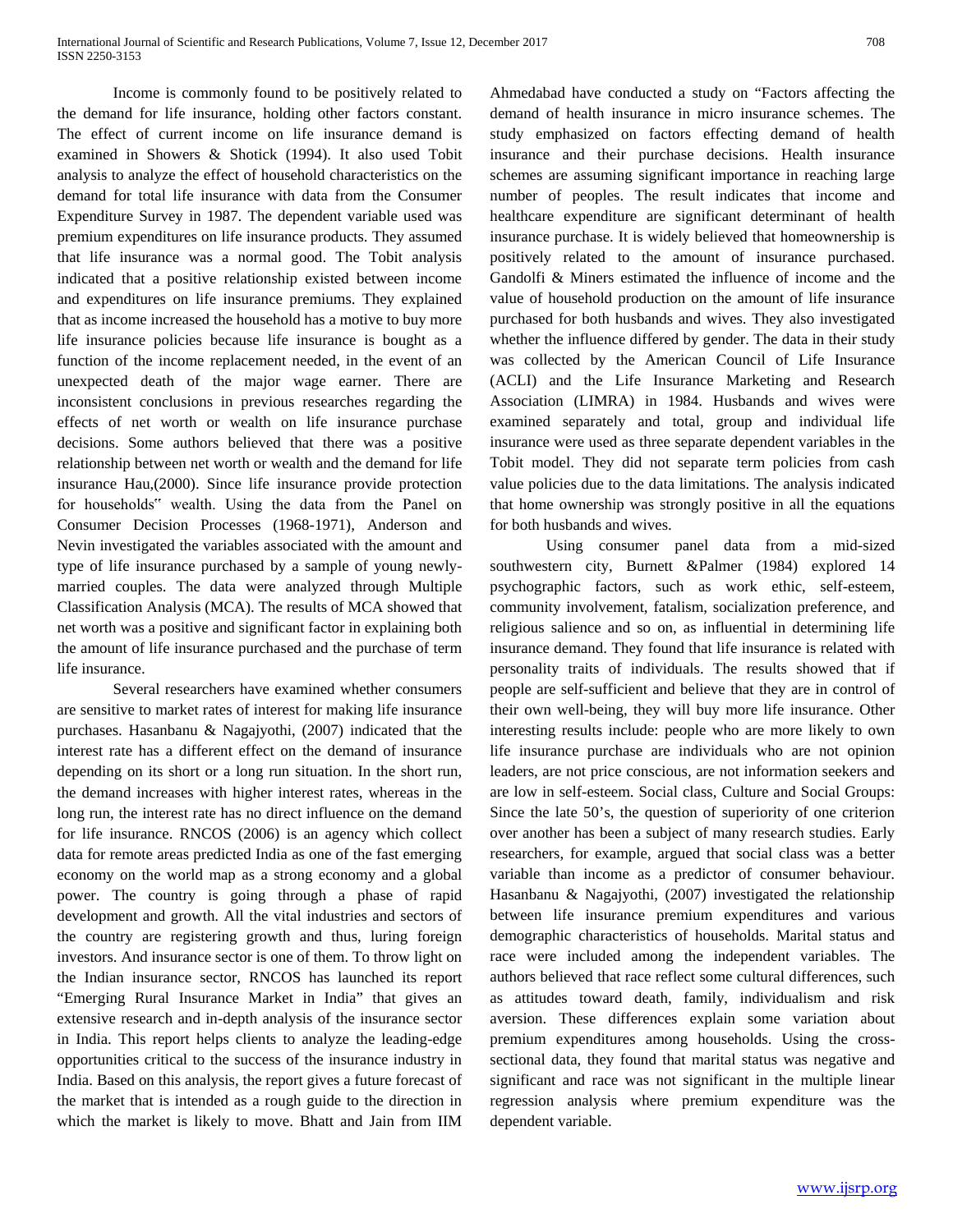The process of consumption has long been associated with sex and gender, thus, it comes as no surprise that consumer researchers often examine the effects of these variables on consumer behaviours. It also comes as no surprise that much is known about sex and gender and how they impact buying and consuming activities. Yet there is one gender-related variable, gender identity, that has both intrigued and perplexed behaviour researchers for over four decades. Gender identity, sometimes referred to as an individual's psychological sex, has been defined as the "fundamental, existential sense of one's maleness or femaleness" (Spence 1984, p. 83). Since gender is culturally derived, gender identity is similarly rooted in cultural understandings of what it means to be masculine or feminine according to Sehrawat & Kundu (2007. For many years, sex and gender were thought to be inseparable that is, men were masculine and women were feminine. But what consumer behaviour researchers, among others, recognized long ago was that some men were more feminine than masculine while some women were more masculine than feminine. In the postmodern culture in which we now live, this separation of gender from sex is even more apparent in services. Sehrawat & Kundu (2007) have conducted a study on buying behaviour of rural and urban consumers in India. The study aims to establish whether the residential background of consumers has a varying influence on their buying decisions. The study shows that rural and urban policyholders feel that the ease of carriage, lightness of weight, transparence and consistency, simplicity have a strong influence on buying decision on urban consumer as compared to rural policyholder. Gopalakrishna (2008) conducted a study on life insurance products and their innovations and development. The research provides details of the benefits given to the insured and different types of offerings available in the market.

Gupta, (1996) examined, via consumer interviews, the impact of the National Association of Insurance Commissioner's Model Life Insurance Solicitation Regulation as implemented in New Jersey. A substantial portion of the insurance buyers sampled did not become aware of the provisions of the regulation aimed to improve their buying ability. Further, many life insurance buyers were not well informed concerning the nature and operation of life insurance contracts and in particular, the life insurance policies that they had purchased. A package of reforms is very much in the offering. There is an immediate need of a regulatory framework to open up the insurance industry. Mittal, (1998) analytically examined the global market to observe how the new sense of competition which will come to the market after the liberalization will affect the non-life insurance markets structure and operation in India. Alagiri & Vellingiri (2008) conducted a research on life insurance in India. The research gives an account of the developments and throws light on the present scenario in the field of life insurance. The research discusses various aspects of life insurance services and

role of private players, government and regulatory bodies in life insurance sector. Service Quality Dimensions: Parasuraman *et al* (1985) proposed the gap model of service quality that operationalized service quality as the gap between expectation and performance perception of the customer. Later on, service quality has also been defined broadly as "consumers assessment of the overall excellence or superiority of the service" (Zeithaml *et al,* 1993). It was viewed as an attitude or global judgment about the overall excellence of a service, with comparison of expectations and performance as the measuring tools.

Although service quality structure was found rich in empirical studies on different service sectors, service quality modeling in life insurance services was not adequately investigated. Further, for service quality modeling, a set of dimensions was required, but there seems to be no universal dimension; it needs to be modified as per the service in consideration. Thus, the dimensions issue of service quality requires reexamination in context of life insurance services. Although numerous researchers have made theoretical and empirical contribution to the study of service quality in various industries, (like banking, healthcare, education) the area of life insurance was not adequately researched. Some previous studies in this area focused exclusively on relational qualities (Crosby & Stephens, 1987) and on the generic "SERVQUAL" format of quality measurement (Parasuraman *et al,* 1994). Power (2005) has conducted a study in America on Collision Repair Satisfaction Study. As per the study the insurance providers suggested that Communication is a Key in Achieving Customer Satisfaction with the Collision Repair Process Maintaining a comprehensive and consistent dialog with the buyer throughout the claims process is critical for insurance providers in achieving customer satisfaction with the collision repair process. Insurance providers meet customer expectations through effective communication generally achieve higher levels of overall satisfaction. According to the study for expanding the insurance business, due weight age is required to be given to innovative marketing practices. This means studying the changing psychology of the prospects and subsequent arrangements to transform them into actual users of the services. The strategy should also consider the possibility of new entrants into the scene making the insurance business more competitive (Power 2005). Anil (2002) has conducted a study on customer equity. The study emphasized on customer equity and customer satisfaction based on critical evaluation of Insurance Companies are showing for the concern for their customers and changing the Customer Relations Management Practices. The study also discussed various problems faced by policy holders in India. This concern is called "Customer Equity". To counter new challenges, LIC tied up with the IT giants, IBM and Wipro, to design its Customer Relations Management Programme.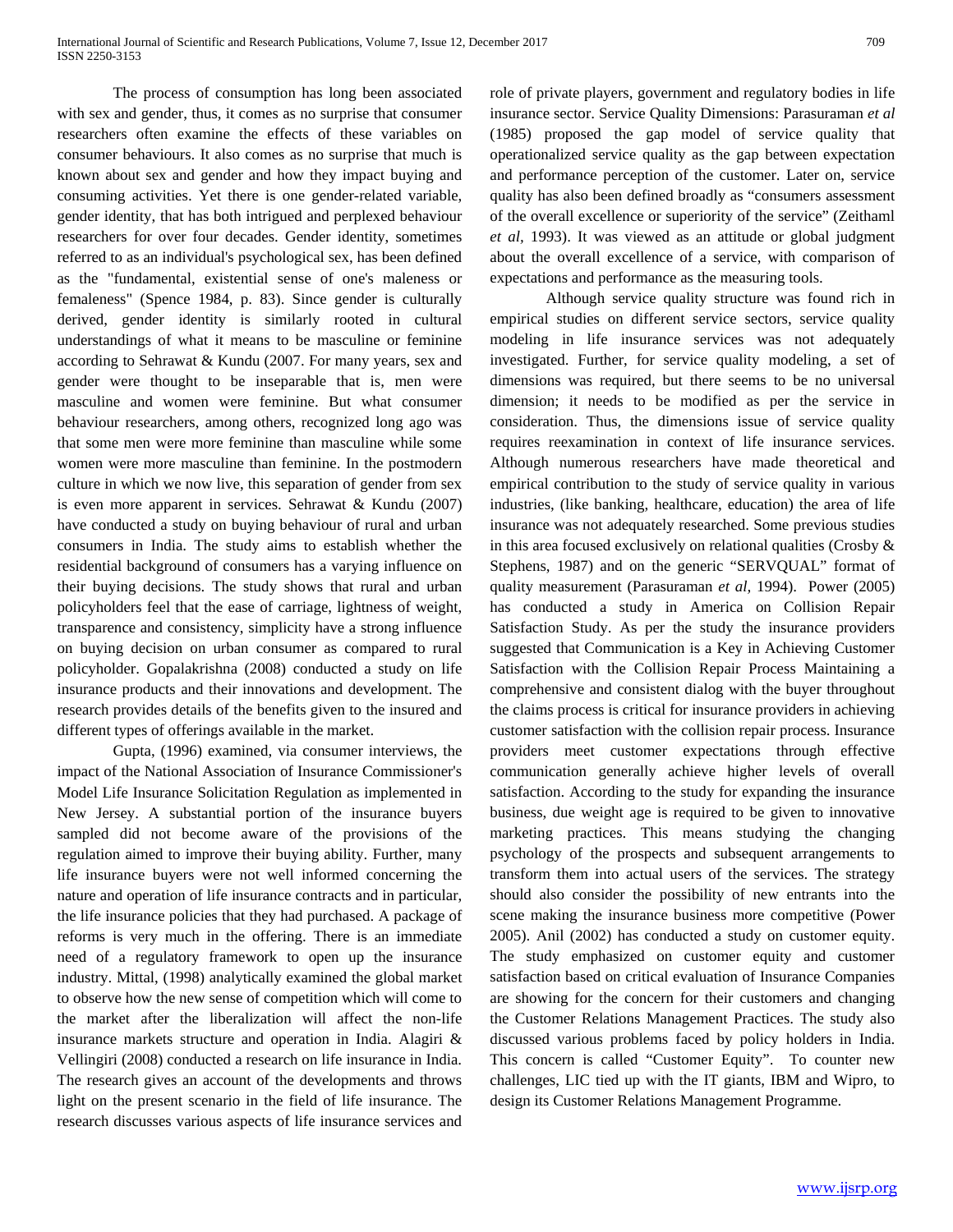Market watchers feel that "Big Brother" LIC and the Big 4 nationalized insurance companies should redesign and restructure their public relations and publicity activities to inform customer about the good work that is being done by them and measures being initiated to meet the increasing demand of the customer. The prime objective of these activities is to achieve highest possible level of customer satisfaction. (Anil, 2002) A model developed by Parasuraman *et al* (1985) deals with the nature of service quality and avers that customer satisfaction was the chasm between a customer's service quality expectation and the actual service delivery. Customer satisfaction has a positive influence on retaining customers among different variety of services and products. A conceptual model of service quality through empirical research was developed by Parashuraman *et al*. The model highlights the following five service quality gaps: Buyer expectationsmanagement perceptions about buyer expectations, Management perception of buyer expectations-service quality specifications actually set, Service quality specifications- actual service delivery, Actual service delivery- external communication about services. The final gap- result of four other gaps. "SERVQUAL" method is also known as the RATER model because it prescribes measuring satisfaction in these five dimensions: Reliability: A company's ability to perform the promised service dependably and accurately. Assurance: The knowledge, competence and courtesy of employees and their ability to convey trust and confidence. Tangibles: Physical facilities, equipment and appearances that impress the customer. Empathy: The level of caring, individualized attention, access, communication and understanding that the customer perceives. Responsiveness: The willingness displayed to help clients and provide prompt service. (Parasuraman *et al*, (1985). Kekre*et al* (1995) conducted a study with focus groups and over 2500 responses from a questionnaire to discover what factors customers drive their satisfaction for software products. They analyzed the results to develop seven dimensions of customer satisfaction for product software: Capability, Usability, Performance, Reliability, Instability, Maintainability and Documentation.

A study conducted by Dass (2007) in banking industry concluded that service quality is continuously evolving a customer satisfied today may not be satisfied in the near future as their needs are changing with the time span and life cycle stages. Banks should continuously monitor the service quality to avoid erosion of service quality and mitigation by customers to another bank. Dass, (2007). Coleman (1989) has discussed a determinance ranking of evaluating criteria used by the bank customers. The determinants are categorized in three broad categories importance rating of bank characteristics, difference rating of bank characteristics and determinance ranking of bank characteristics. Several attributes related to these characteristics

are analyzed and studied such as speed, efficiency of services, friendly attitude of personnel, availability of credit, hours of operation, full service offerings, recommended by friends, services charges, location, parking and so on. Jagdeep (1990), have proposed a model of consumer complaining behavior (CCB). It illustrated the variety of actions possible. Buyer may not complain to the seller but to formal third parties, bureau or a newspaper. They may engage in private CCB activities such as telling friends and relatives about the bad experiences and changing their own patronage behaviour.

Dass(2007), conducted a study on customer satisfaction in banking industry with special reference to Service quality model. As per their study the service quality was a construct that was continuously involving a customer satisfied today might not be satisfied in future due to their changing needs and aspirations. Instead of resting on their laurels the bank should continuously monitor the service quality levels to avoid migration and switching of customer to another bank.

## **III. RESEARCH METHODOLOGY**

The study used descriptive research design. (Knupfer &McLellan, 2001), postulate that descriptive research does not fit neatly into the definition of either quantitative or qualitative research methodologies, but instead it can utilize elements of both, often within the same study. Therefore the design was suitable in this research as it allowed for investigation of population through selecting samples to analyze and describe the characteristics of the population. This approach was necessary for extensive research and yields quantitative and numeric description of some part of the population.

The study was carried out in Kericho County, located in the South Rift Kenya, targeting CIC insurance customers within the county. The target population was constituted of 300 customers of CIC Insurance Kericho branch. The source of information about the customers was obtained from CIC Kericho office data bank. The customers have different insurance policies with CIC Insurance. The sample size was selected from the target population. The sample size was 171 customers. The sample size was determined according to Morgan formula (1979), given a margin error of 0.05 at 95.0% confidence level.

n- Sample population

N-Total population

e - 
$$
\text{Desired} \text{ margin} \text{ of } \text{error } (0.05)^2
$$

$$
n = \frac{N}{1 + N(e)2} = \frac{300}{1 + 300(0.0025)} = 171
$$

The study adopted simple random technique. This method helped the researcher to achieve a desired representation of the customers. During the study, structured questionnaire was used. The structured questionnaires gave unbiased information as the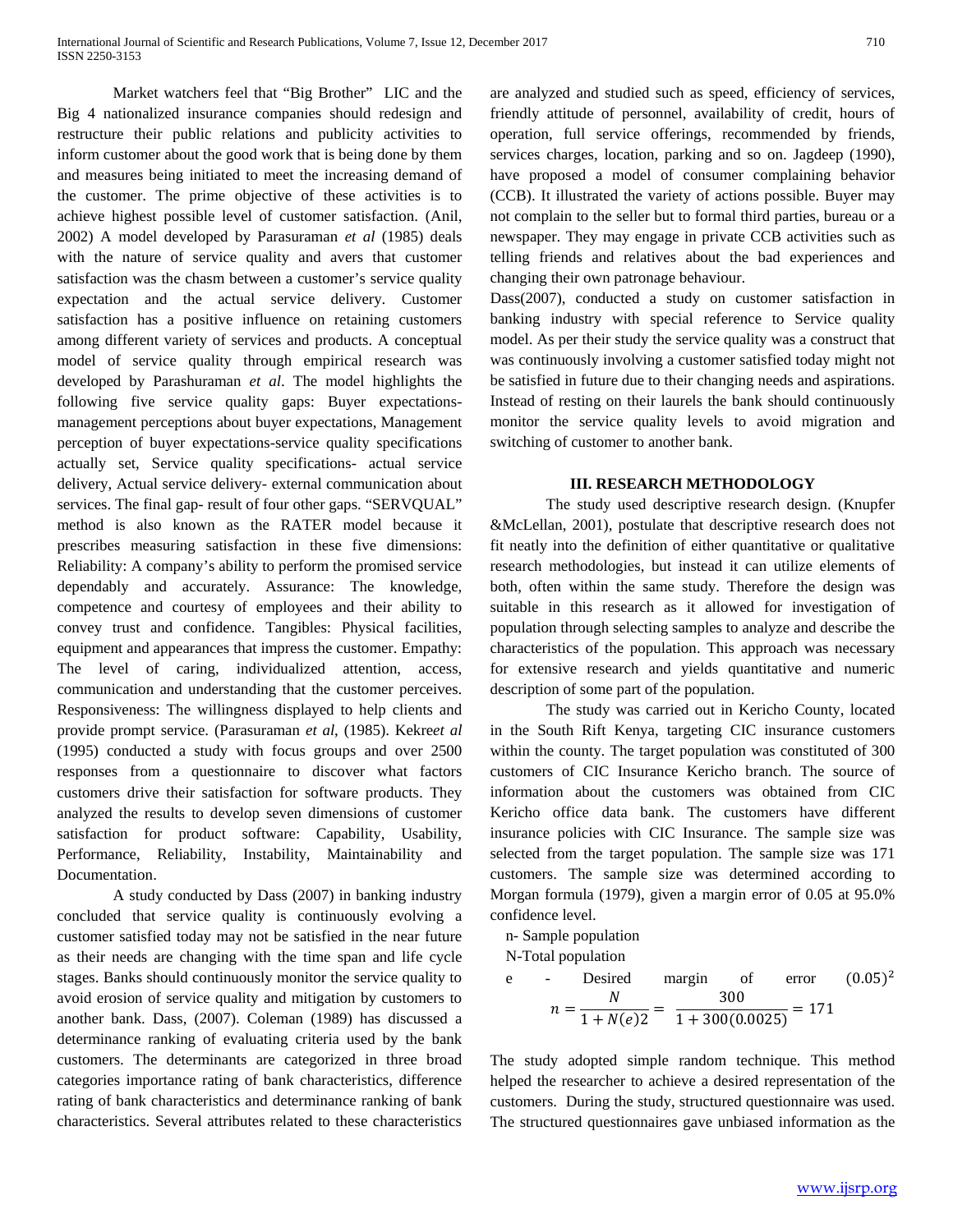respondents gave out their own experience without the influence of the researcher although it was challenging when the respondent is illiterate. The questionnaires were administered by the researcher.

To ensure the reliability of the instrument used, the study used test-retest reliability. This was obtained by administering the same test twice over a period of time to the sample size. The scores from time one and time two can then be correlated in order to evaluate the test for stability over time. To ensure validity of the instrument the study used content validity. Content validity is the extent to which a measuring instrument provides adequate coverage of the topic under study. If the instrument contains a representative sample of the universe, the content validity is good. Its determination is primarily judgemental and intuitive. It can also be determined by using a panel of persons who shall judge how well the measuring instrument meets the standards, but there is no numerical way to express it. (Kothari,2004). The pool of questions were be subjected to a panel of experts in insurance field, constituted of managers to scrutinize the content.

The study used of structured questionnaires administered by the researcher to the customers of CIC Insurance customers within Kericho County. The researcher provided an introduction letter from the university to the respondents. After the data had been collected, the questionnaires were checked for any errors and then summarized. The summarized data was analyzed by use of descriptive statistics including means, frequencies. The relationship between the dependent variables and independent variables were determined by use of correlation and regression analysis was used to test the hypothesis. The findings of the study were presented by use of bar graphs, tables and charts. The study required the participation of human respondents and as such the research process observed ethic issues in order to ensure privacy and safety of respondents. Permission was sought from the management of CIC insurance, Kericho branch. This involved explaining the aim and purpose of the study and contribution to the organization. Once the permission was obtained, the targeted respondents were assured that participation is voluntary. Assurance was given that no disclosure of name will be required to ensure confidentiality for the information given in the questionnaire.

categories. Chi-Square. Pearson's correlation (R) was used to test the significance of variables in the study. To make a conclusion about the hypothesis at 95% confidence level, the *p*value of the Chi-Square statistic should be less than .05 (which is the alpha level associated with a 95% confidence level). If the *p*-value < .05 and the critical chi square value is less than the computed value, then it is concluded that the variables are dependent in the population and that there is a significant statistical relationship between the categorical variables. But if the values of  $P > 0.05$  and the critical chi square value is more than the calculated value then it is concluded that the variables are independent of each other and hence there is no statistical association between them.

Demographic information shows the characteristics of the elements in the sample size: As such the researcher sought to establish the general information of the respondents, which forms the basis under which the interpretations are made. Demographic factor one analyzed the gender of the respondents. This information was necessary to enable the researcher to obtain information on whether the respondents were either male or female. From the figure below its was evidenced that more males than females were in the sample, making up to 57.83% compared to their female counterparts at 42.37%. The age distribution of the respondents assumed a normal curve, with those aged between 29-39 years having highest frequency at 38.14% followed by those at age bracket between 40-50 years at 35.59%. The youthful respondents at 18-28 years and older ones had lower frequencies at 9.3% and 16.9% respectively. The sample thus was representative of all ages capable of insurance uptake in the area under study. There was indication that insurance uptake among the youth is low. The findings showed that respondents with college and bachelors level of education made up the largest numbers having 33% and 47%. Secondary level of education had the smallest numbers (2.5%) followed by those with PhD level at 4.2%. Respondents with primary level of education and those with masters made up 5% and 7% respectively.

The study sought to establish the proportions and frequencies of insurance uptake by gender, age, marital status and education level.

# **IV. FINDINGS AND DISCUSSIONS**

Cross tabulation was used to compare variables showing number of cases in falling into each combination of the

|  |  | Table 1: Gender insurance uptake |  |
|--|--|----------------------------------|--|
|  |  |                                  |  |

|        | Tuble 1: Genaer mourance appare |              |                            |    |  |
|--------|---------------------------------|--------------|----------------------------|----|--|
|        | <b>Type of insurance</b>        | <b>Total</b> |                            |    |  |
|        | General Insurance               | Life         | <b>Both Life Insurance</b> |    |  |
|        | policy                          | Insurance    | Policy and General         |    |  |
|        |                                 | Policy       | insurance policy           |    |  |
| Male   | $15(41\%)$                      | 32(62%)      | 21(70%)                    | 68 |  |
| Female | 22 (59%)                        | 19 (38%)     | $9(30\%)$                  | 50 |  |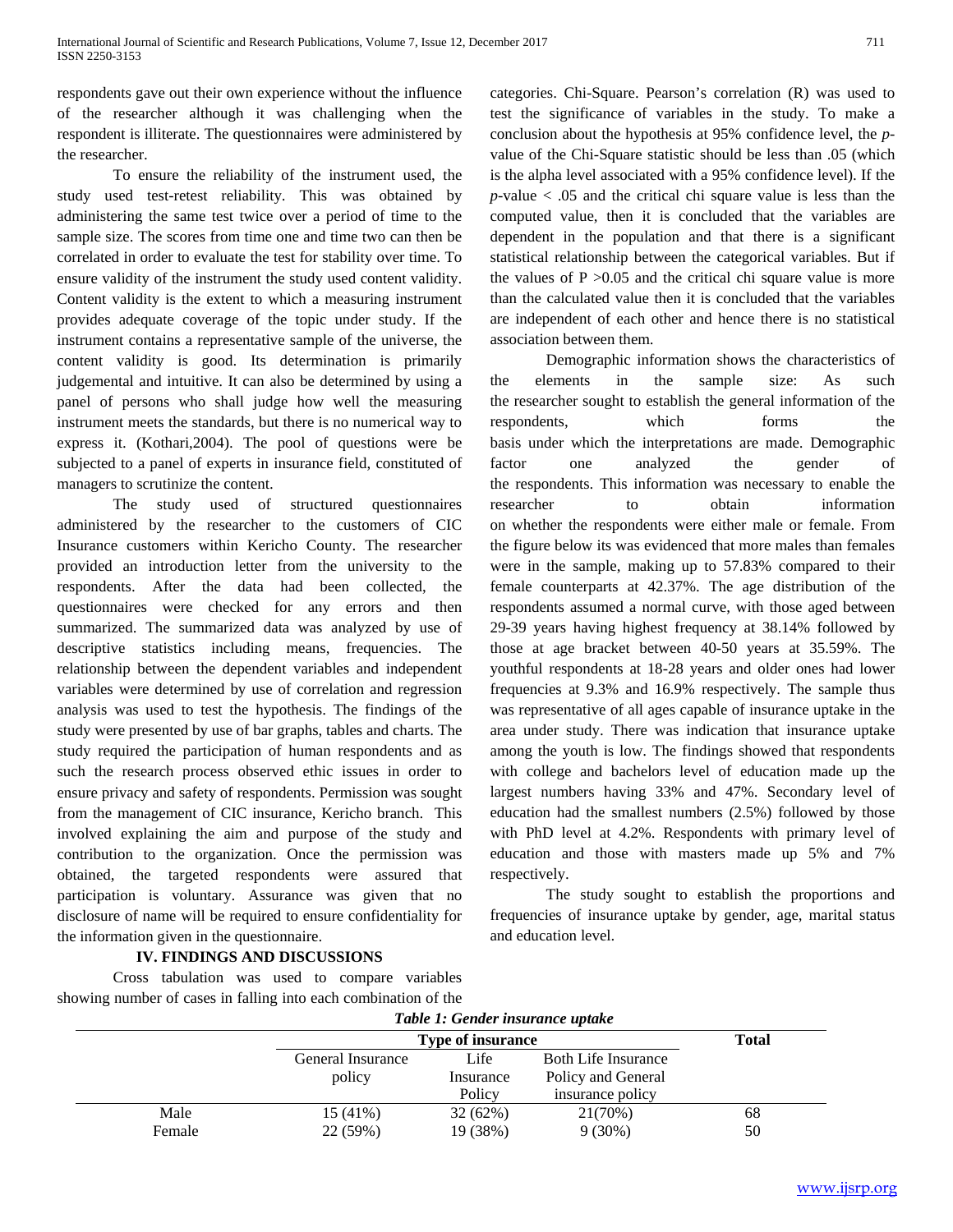| ᠆<br>Total | $\mathcal{D}_{\infty}$ | $3\%$ . | $25\%$<br>306 | 1 O<br>110<br>$  -$ |
|------------|------------------------|---------|---------------|---------------------|
|            |                        |         |               |                     |

According to gender factor, men have a higher level of uptake of insurance (57.6%) than women (42.4%). Majority of the respondents have taken up general insurance 43%, compared to those who have taken life insurance 32%. Findings also show that more female 59% have taken up life insurance than the male 41%. The study however found that only 25% of the respondents

have taken up both life and general insurance. From the study it is evident that the male have taken more insurance policies than the female. Hasanbanu &Nagajyothi, (2007) states that there is significant relationship between gender and insurance uptake, as it has been found out by the study.

| Table 2 Insurance uptake by Age |                |                       |                                                |                                                            |       |  |  |
|---------------------------------|----------------|-----------------------|------------------------------------------------|------------------------------------------------------------|-------|--|--|
|                                 |                | <b>Type of Policy</b> |                                                |                                                            |       |  |  |
|                                 |                |                       | Life Insurance Policy General Insurance policy | Both Life Insurance Policy and<br>General insurance policy | Total |  |  |
|                                 | $18-28$ years  | 10                    |                                                |                                                            |       |  |  |
|                                 | 29-39 years    | 16                    | 24                                             |                                                            | 45    |  |  |
| Age                             | $40-50$ years  |                       | 20                                             |                                                            | 42    |  |  |
|                                 | Above 50 years |                       |                                                |                                                            | 20    |  |  |
| Total                           |                | 37                    | 51                                             | 30                                                         | l 18  |  |  |

*Source: Field data, September 2016*

Age category with higher level of uptake is between 29-39 years which has a small range with ages between 40-50 years. Therefore, it is true from this result that insurance is largely consumed by people at ages between 29-50 years making a total of 73.7%. Ages below 28 years and those above 50years make up only 26.3%. This aspect of age is significant in determining insurance uptake. Young people purchase life insurance policies than the old age people, this is in agreement with AKI report (2014). Also Hasanbanu & Nagajyothi, (2007) confirmed that there is significant relationship between age and insurance uptake. These findings suggest that insurance companies need to focus more on the youth to maximize their sales and make life insurance products for the old.

|                |         |                       | <b>Type of Policy</b>       |                                                       |          |
|----------------|---------|-----------------------|-----------------------------|-------------------------------------------------------|----------|
|                |         | Life Insurance Policy | General Insurance<br>policy | Both Life Insurance and<br>General insurance policies | Total    |
|                | Single  |                       |                             |                                                       | 19(16%)  |
| Marital status | married |                       | 46                          | 25                                                    | 94 (80%) |
|                | Widowed |                       |                             |                                                       | 5(4%)    |
| Total          |         |                       |                             | 30                                                    | 118      |

**Table 4: Insurance uptake and Marital status**

*Source*: *Field data, September 2016*

From the study, married people 80% take up insurance as compared to unmarried (single) 16% and the widowed 4%. This aspect of marital status is significant in determining insurance uptake. The married were seen to be pro insurance than the single and the widowed. The married prefer to be secured from risk and have savings for their children, the widowed would wish to have the

same but lacks of economic stability takes a toll on them and are less likely to take insurance. Gupta & Mayur (2004) also indicate that marital status is significant to insurance uptake. Therefore there is need for insurance company to tailor products for married people as this is a good market to focus on.

|  | Table 4: Education Level and insurance uptake |  |  |  |
|--|-----------------------------------------------|--|--|--|
|--|-----------------------------------------------|--|--|--|

|                | <b>Type of Policy</b> |                     |       |  |
|----------------|-----------------------|---------------------|-------|--|
| Life Insurance | General               | Both Life Insurance | Total |  |
| Policy         | Insurance policy      | Policy and General  |       |  |
|                |                       | insurance policy    |       |  |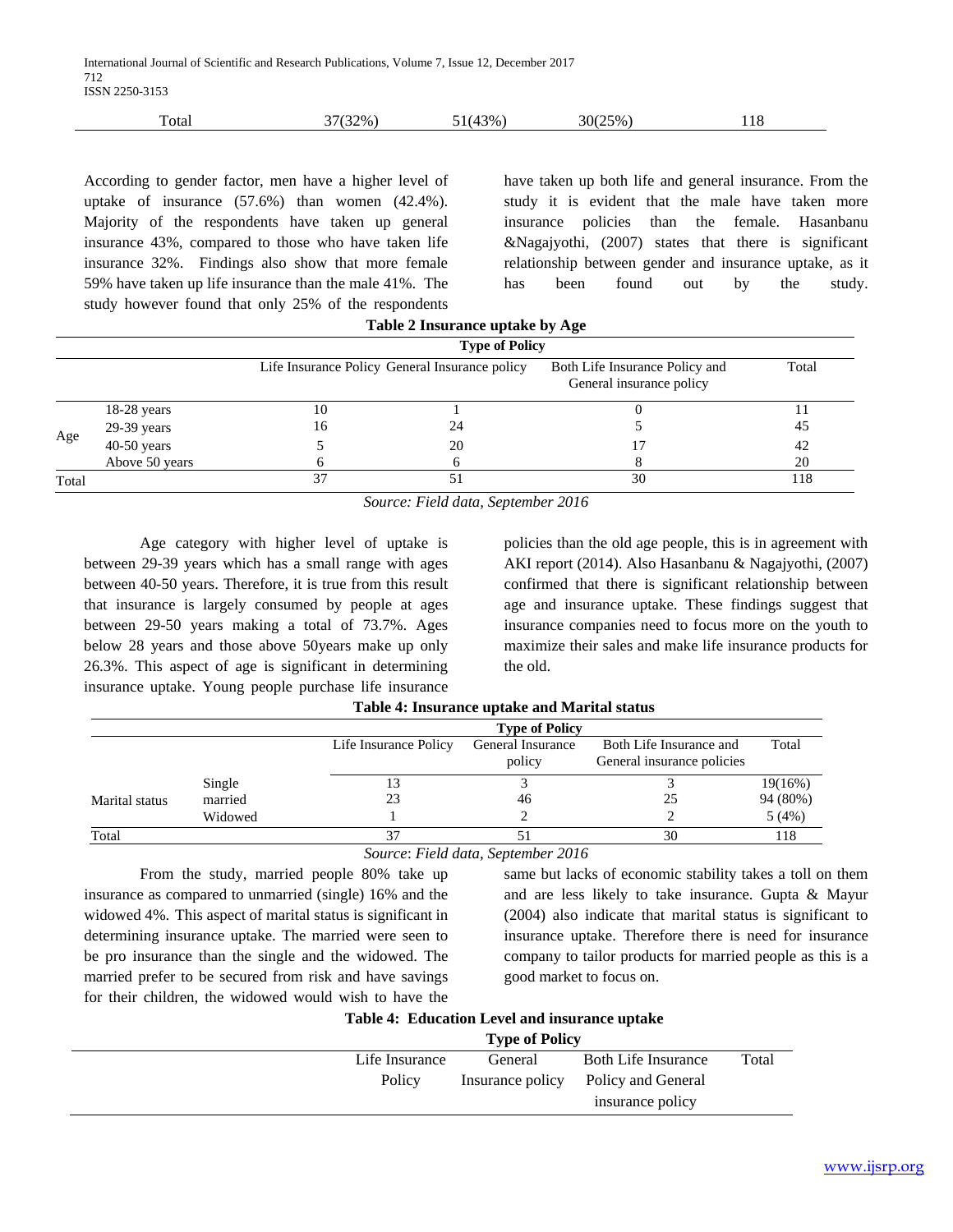International Journal of Scientific and Research Publications, Volume 7, Issue 12, December 2017 713 ISSN 2250-3153

| primary school   |    |    |    |     |
|------------------|----|----|----|-----|
| Secondary        |    |    |    |     |
| Tertiary         | 18 | 15 | O  | 39  |
| <b>Bachelors</b> | 15 | 31 | 10 | 56  |
| <b>Masters</b>   |    |    |    |     |
| PHD              |    |    |    |     |
| Total            | 37 |    | 30 | 118 |
|                  |    |    |    |     |

## *Source: Field data, September 2016*

From the study, the distribution of the respondents by education level seems to take the general pattern in the Kenyan population where most of the population is skewed towards college and bachelors' degree. It suggests also that most customers are probably among the working class. It also indicates that educated people have product knowledge about the insurance products thus taking up insurance. Therefore insurance companies should design ways of incorporating the informal sector. Baek & DeVaney (2005),

agreed in their research that there is a positive relationship between education and insurance demand. They recognized that those who have a better education will purchase more insurance.

The study sought to find out whether monthly income and premium paid per year do have a linear relationship with insurance uptake. Table 5 shows the results.

|                            | Insurance policy | Monthly Income                                  |
|----------------------------|------------------|-------------------------------------------------|
|                            | uptake           |                                                 |
| <b>Pearson Correlation</b> |                  | $.466$ **                                       |
| Sig. (2-tailed)            |                  | .000                                            |
|                            | 118              | 118                                             |
| <b>Pearson Correlation</b> |                  |                                                 |
| $Sig. (2-tailed)$          | .000             |                                                 |
|                            | 118              | 118                                             |
|                            |                  | $.466$ **<br>Source: Field data, September 2016 |

## **Table 5 Correlations between insurance uptake and Monthly income.**

*Source: Field data, September 2016*

The correlation coefficient between insurance uptake (Type of policy) and income earned per month is 0.466 which is a positive correlation though not strongly correlated since its closer to one. However, this correlation is statistically significant (P-value 0.00) which is less than significance level 0.01 and it is sufficient to conclude that there is a linear relationship between monthly income and

insurance uptake. This indicates that monthly income influence the ability of a consumer to take up variety of insurance policies. High income earners can be targeted to take up multiple policies. Also insurance companies should come up with affordable policies for the low income earners. Showers & Shotick (1994) indicates that a positive relationship existed between income and insurance uptake.

| Table 6 Correlations between insurance uptake and premium paid per year |  |  |  |  |
|-------------------------------------------------------------------------|--|--|--|--|
|                                                                         |  |  |  |  |

|                       |                     | Insurance Policy uptake | Premium paid per year |
|-----------------------|---------------------|-------------------------|-----------------------|
|                       | Pearson Correlation |                         | $-.133$               |
| Type of Policy        | $Sig. (2-tailed)$   |                         | .152                  |
|                       | N                   | 118                     | 118                   |
|                       | Pearson Correlation | $-.133$                 |                       |
| Premium paid per year | $Sig. (2-tailed)$   | .152                    |                       |
|                       |                     | 118                     | 118                   |

*Source: Field data, September 2016*

Unlike Monthly income of an individual, premium paid per year was not statistically significant at 0.01 level (p-value 0.152). It is negatively correlated with Pearson correlation - 0.133. This leads to the conclusion that there is weak (negative) linear relationship between insurance uptake and premium payment. The study sought to establish the association of the variables and insurance uptake. Chi square tests were used to test the association among the study variables. The test uses specifically grouped or categorical variables (ordinal or nominal). To apply this, the study calculated the mean of all

indicators of each dependent variable to obtain a unit variable to be used in testing that variable. The study based the test on 5% (0.05) level of significance meaning that the conclusions made in this study were at 95% confidence level. In chi-square test, there are two coefficients (statistic) that are vital in the study namely; Pearson chi-square and Cramer's V. Pearson Chi-square is used to test the associations while Cramer's V are to test the strength of association. When measures of association between variables such as Cramer's V are used, values below 0.10 indicate a Weak relationship between the variables, values between 0. 10 to 0.30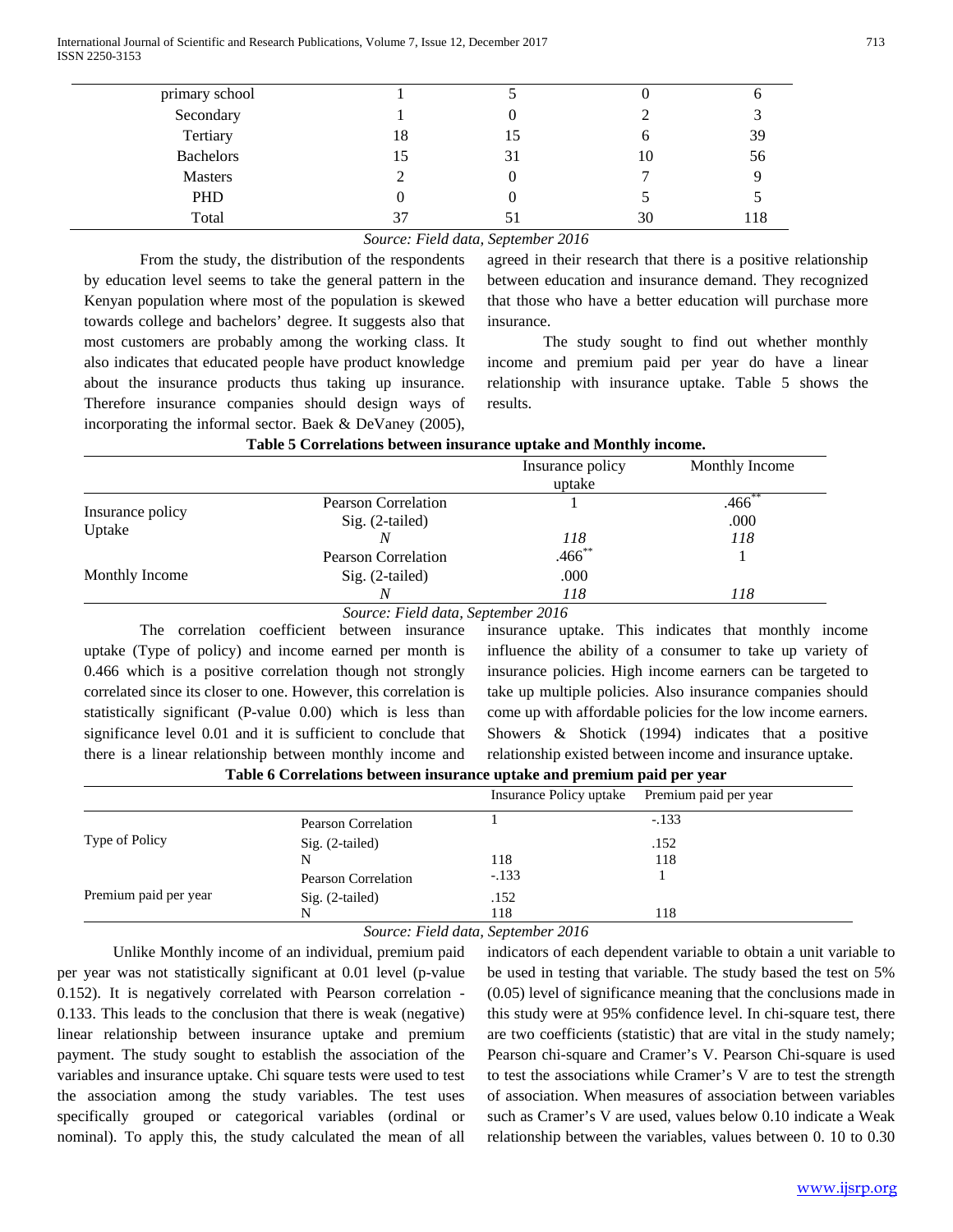|                              | <b>Pearson Chi-Square</b> | Df | <b>P-value</b> | <b>Cramer's V</b> |  |
|------------------------------|---------------------------|----|----------------|-------------------|--|
| Demographic factors          | 18.706                    | 8  | .017           | .282              |  |
| Economic factors             | 12.613                    | 6  | .050           | .331              |  |
| Psychographic factor         | 13.663                    | 6  | .034           | .241              |  |
| Social factor                | 8.794                     | 8  | .062           | .097              |  |
| Claim settlement             | 16.424                    | 8  | .037           | .264              |  |
| Perception towards insurance | 13.234                    | 8  | .104           | .037              |  |
| Product awareness            | 15.115                    | 8  | .057           | .253              |  |

**Table 7 the association of the variables and consumer behaviour on insurance uptake**

indicate moderate relationship while the value 0.30 above indicates strong relationship between the variables.

*Source; Field data, September 2016*

N= 118, P-value 0.05

This table gives various chi-square values for the various variables affecting the insurance uptake in the study area. The variables were statistically significant based on the p-values given apart from the Social factors and Perception towards insurance, p-values 0.062, and 0.104 respectively which are greater than 0.05. Thus variables: Demographic factors (18.706, p-value 0.017), Economic factors (8.213, p-value 0.050), Psychographic factor (13.663, p-value 0.034), Claim settlement (16.424, p-value 0.0.037) and Product awareness (15.115, pvalue 0.057). These chi-square values therefore enable us make inferences about our sample and thus the population concerning the influence of consumer behavior on insurance uptake.

It's evident from the Cramer's V values that there is moderate (values between  $0.1$ - $0.3$ ) to strong ( $> 0.3$ ) relationship between the following variables with the insurance uptake with no values < 0.1. There is strongest relationship between economic factors and insurance uptake with Cramer's V values  $> 0.3$  (0.331) followed with those with moderate association demographic factors, claim settlement, product awareness and psychographic factor 0.282, 0.264, 0.253 and 0.241 in that order. The social factors and perception towards insurance have no association with insurance uptake having Cramer's V value < 0.1 (0.97 and 0.037) confirmed by significance level  $> 0.05$  (0.062) and (0.104) respectively indicating no statistical significance.

# **V. CONCLUSIONS AND RECOMMENDATIONS**

The findings of the study indicates that economic factors have P-value (0.05) is equal to significance level (0.05), therefore we fail to reject the null hypothesis. This leads to conclusion that there is a relationship between economic factors of consumers and insurance uptake. Therefore, aspects such as income, wealth and interest rate have a bearing on the rate of insurance uptake. Demographic factors P-value (0.017) is less than the significance level (0.05), therefore we fail reject the null hypothesis. Conclusion is therefore that there is a relationship between demographic factors of consumers and insurance uptake. Age of an individual determines whether he takes

insurance or not similarly to marital status as indicated in chart 4.1 which indicates 80% of the married take insurance compared to single (16%) and widowed counterparts (4%). Education level also plays a role in insurance uptake; more people with tertiary and masters level of education make up a larger chunk of those taking up insurance,that is 33% and 47% respectively. On whether psychographic factors such as lifestyle, preferences, social class and attitudes and preferences have an influence on insurance uptake; its sufficiently shown by the fact that its pvalue (0.034) is less than significance level (0.05) suggesting that its statistically significant and the strength of this relationship is moderate with Cramer's' V value of 0.241. From these we can therefore fail to reject the null hypothesis and conclude that there exists a relationship between psychographic factors of consumers and insurance uptake.

On the contrary as compared to previous factors, social factors as not statistically significant p-value (0.062) which is >0.05 also the Cramer's V coefficient (0.097) confirms having weak relationship with insurance uptake. So we fail to reject the null hypothesis. The alternative hypothesis is thus adopted and we conclude that there is no relationship between social factors of consumers and insurance uptake. Also to note are other contributory factors to uptake of insurance as Claim settlement and Product awareness which have moderate relationship with Crammer's V values (0.264, 0.253) respectively and thus existence of some relationship with uptake, although Product awareness is not statistically significant p-value (0.057) which is >0.05. Claim settlement is statistically significant P-value (0.037). Government regulations have an influence on insurance uptake, more of people take vehicle insurance as result of government guidelines.

From the study, it is evident that consumer behaviour is significant to insurance uptake. It is important that marketers in the insurance industry these factors to increase the insurance penetration in Kenya. Economic, demographic and psychographic factors greatly influence insurance uptake. Social factors are less significant to insurance uptake. Also other